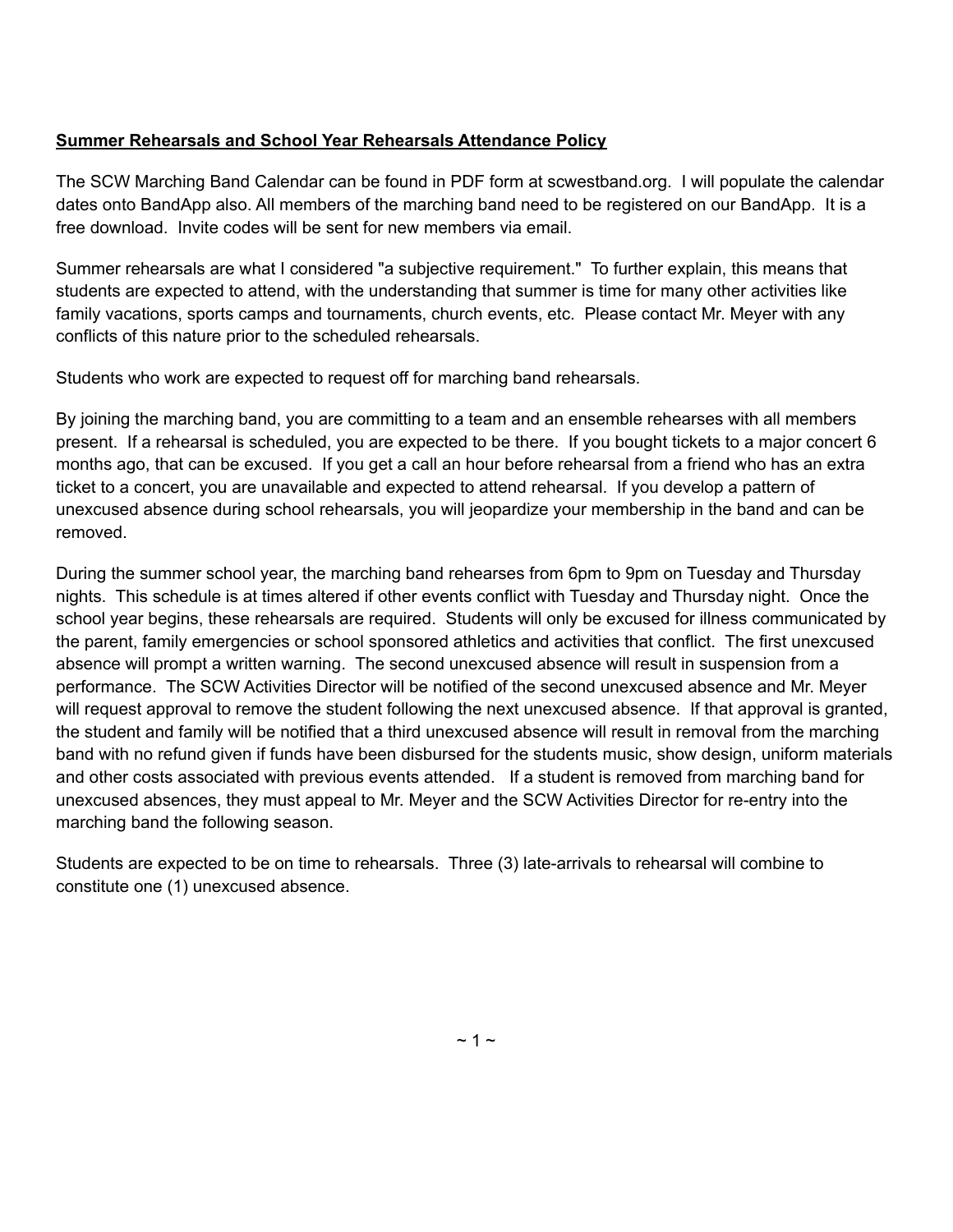## **Enrollment Agreement**

Students who wish to participate in the SCW Marching Band must be enrolled in the Concert Band Class for Fall of 2022 and Spring of 2023. The high school band classes are designed to develop instrumental music skills in a broad range of curriculum whereas the marching band focuses solely on a specific short-term performance goal. For this reason, in order to continue developing a high quality marching band, students must maintain enrollment in high school band classes to ensure continued development of high quality instrumental music skills. The following exceptions will be considered and REQUIRE Mr. Meyer's approval for exemption.

NON-MUSICIAN COLOR GUARD MEMBERS ARE EXEMPT FROM THE CONCERT BAND ENROLLMENT POLICY THOUGH YOU ARE HIGHLY ENCOURAGED TO ENROLL IN THE HIGH SCHOOL CONCERT BAND AND LEARN AN INSTRUMENT.

Scheduling conflicts: When Dr. Voelkl and his team create the Master Schedule for St. Charles West, Concert Band and Jazz Ensemble are the first classes to be scheduled because band classes constitute the largest elective. In addition to band classes being the largest electives, Dr. Voelkl recognizes and supports the importance of eliminating as many conflicts as possible because he understands how important band is to the students who participate. For this reason, conflicts with Concert Band are extremely rare. With that said, there are times when required courses do conflict. Other instances of conflict occur when a student is enrolled in Lewis and Clark, travels to SCHS for a class, or is accepted into a limited enrollment "gifted or advanced credit" program whereby by possessing a specific skill, talent or exceptional knowledge base they are rewarded a seat in a class. In some cases, enrollment in these classes does not directly conflict with the Concert Band block, but enrollment in these types of classes limit the students' scheduling options for other required classes that may need to be taken during the Concert Band block. Before approving an exception, I will discuss the student with the guidance counselor to determine alternatives. Next I will discuss the student with the classroom teacher. From those two conversations, I can make a determination as to whether or not the exemption will be approved. The first alternative I will always seek is to place that student in the Jazz Ensemble if there is room in the class.

If the exemption is approved, an agreement between the director, the student and parents will be made that the exception will only last for one school year and re-entry into the Concert Band class is expected the next school year for continuation in marching band. If a similar conflict arises in the following school year, this exemption process will begin again.

Starting in 2022-2023, students who are granted an exemption from Concert Band enrollment will be required to meet with the director weekly during the Spring semester for lessons in continuing development of instrumental music skills. These weekly lessons and passing checkpoints within the lessons will be required for continuing in Marching Band and re-entry into the Concert Band class in 2022-2023

INDOOR COLOR GUARD: If you were a member of the Indoor Color Guard you are expected to continue as a member of the fall color guard to be eligible for continued participation in the Indoor Color Guard. We view our color guard activity as a full year activity. Your entry into the color guard program may be through indoor color guard, but once you are in the program, you are expected to participate in fall and winter to remain as a color guard member.

To initiate the exemption policy, please email Mr. Meyer with details concerning the exemption request.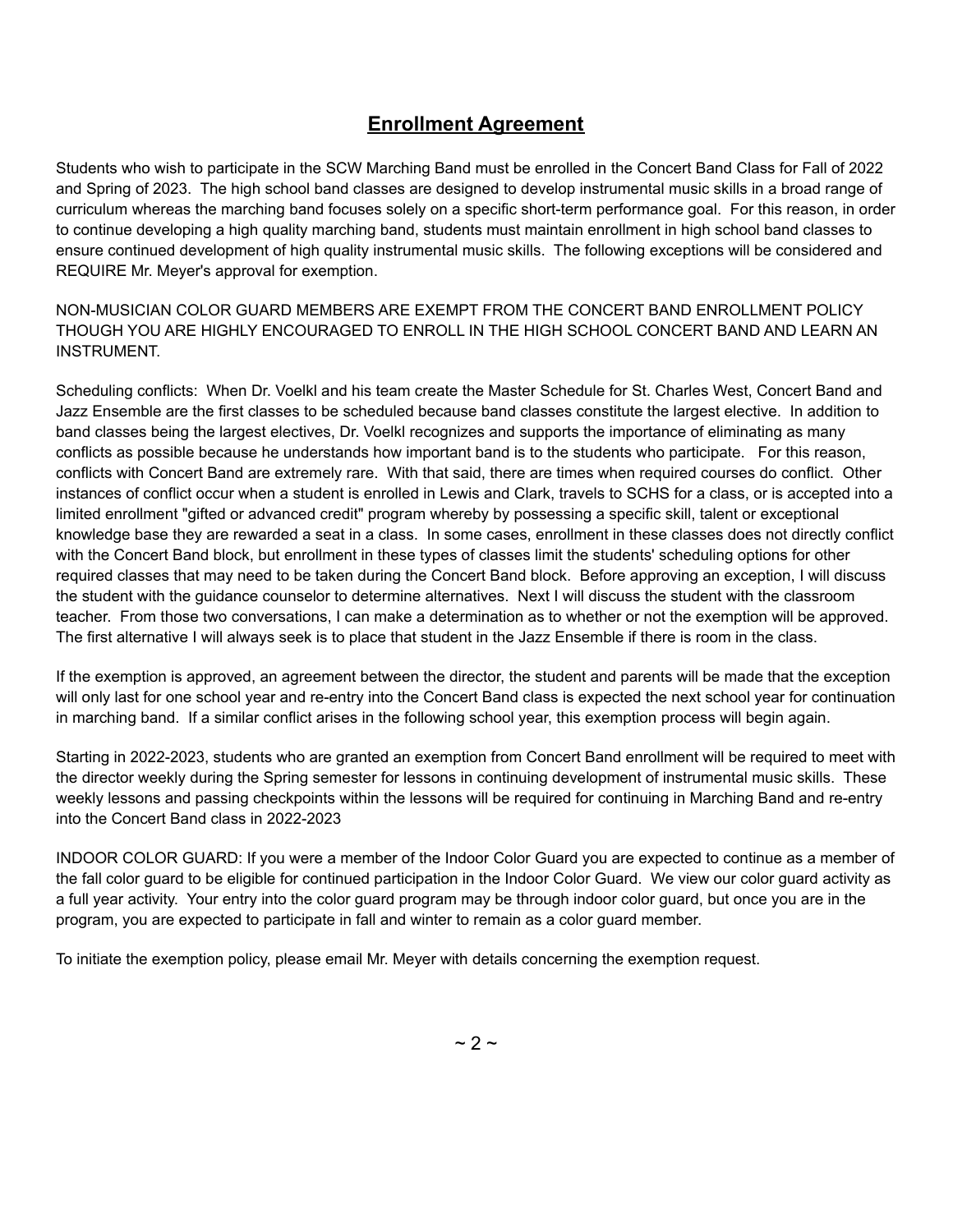## **Participation Fees and Volunteer Requirements**

#### *General Marching Band Participation Fee: \$300.00*

Despite our robust fundraising programs, our budget still has an approximately 40% gap in revenue vs expenses. To close this gap, students are charged a participation fee of \$300.00. A \$100.00 non-refundable deposit is required by May 25, 2022. This is due to the fact that design and composition of the fall marching band show begins in April and requires a start-up cost. If a student chooses not to participate after this process has begun, there is no way of recovering the initial start-up costs.

Students and families who are experiencing financial hardships may appeal to the director for a reduced fee or exemption from the fee. If this is granted, the student and family will be asked to increase volunteer efforts where applicable. Appeals are reported to SCW Administration for review and guidance. The remaining \$200.00 of the General Marching Band Participation Fee will be due by August 1, 2022.

#### *Band Camp: Student Fee: \$200.00.*

Each summer we attend an off-campus facility for band camp. Camp is required for membership in the SCW Marching Band. Students who have a conflict with Band Camp will need to contact Mr. Meyer to discuss the conflict to be approved for exemption from this requirement. The 2022 Band Camp is scheduled for July 18-23.

#### *Volunteer Hours Request:*

The annual budget for our competitive marching band season is approximately \$60,000.00. The expenses for marching band include hiring seasonal staff, show design and original music composition, props and uniform materials for show presentation, travel and equipment expenses, etc. A large portion of our budget revenue is generated through fundraising which requires volunteers. For this reason, we request that band families commit to a minimum of 20 volunteer hours at fundraising events during the 2022-2023 school year Most of these hours will be completed by students through their required volunteer responsibilities at the Oktoberfest Food Booth and The Craft Fair. 20 seems like a large number, but these two events alone, which are all-hands-on-deck events, will help you quickly reach 20. While there is no way for us to require parents to volunteer hours, we cannot stress enough the importance of robust parent participation in the success of your student's band program.

 $~\sim$  3  $~\sim$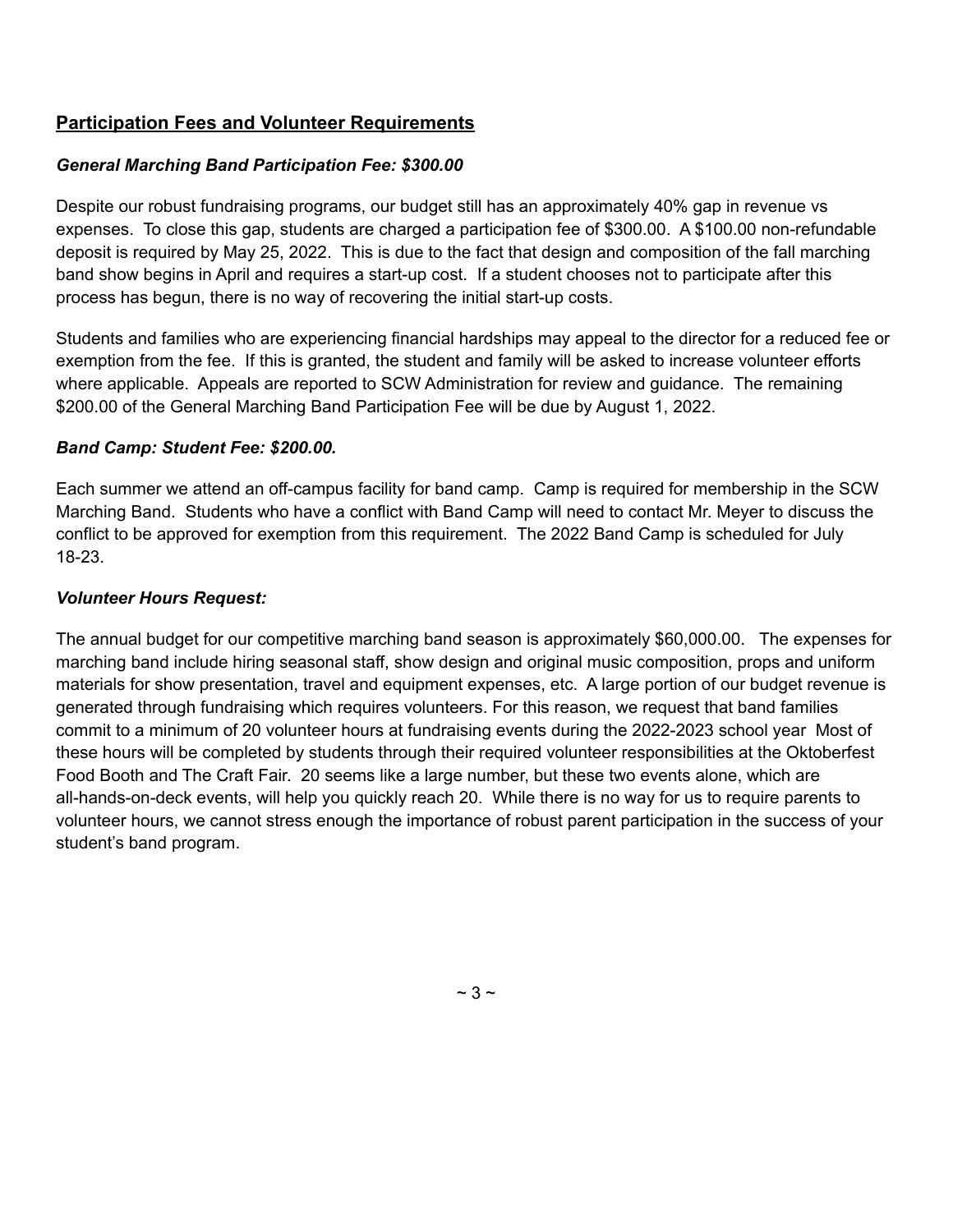### **Performances**

The Marching Band will perform at Football Games, Saturday Competitions, Pep Assemblies and the Homecoming Parade.

Football Games: On Friday nights, the marching band provides a spirited atmosphere for spectators and players before, during and after the game. Students will perform a pre-game show, pep band music in the stands during games and a half-time show.

Saturday Competitions: We will attend 3 to 4 marching band competitions in September and October. We will compete for a panel of judges. Our scores are compared to other bands and awards are presented to the top scoring bands. We have been fortunate to be successful in competition for many years. It is important that marching band students reserve the entire day for a marching band competition. We do not receive our performance times until two weeks prior to the event. Some competitions are all day events with multiple performances possible.

Homecoming Parade: The SCW Activities Director has made it clear that members of the marching band, dance line and cheer team are required to participate in the marching band for the homecoming parade above all other clubs and activities. This is due to their visual performance contribution to the parade. An exemption can be made for a club or activity voted president or vice president, but the sponsor of the club or activity must seek approval from Mr. Meyer and Mr. Oetting.

Pep Assemblies: Marching Band students will serve on behalf of the SCW Student Council as the musical group for school assemblies. All members of the marching band are required to participate with the exception of members of Cheer, Dance and Drill, Student Council members in charge of operation of the assembly and students who have to leave for PM Lewis and Clark sessions. If you are a member of Warrior Vision, you must have Mr. Jackson request an exemption from Mr. Meyer. If you are a part of any group that is performing for a portion of the assembly, you can participate during that segment, but are expected to perform with the band prior to and following that segment. The same applies for athletes who are being recognized during segments of the assembly.

An unexcused absence from any performance will automatically prompt a hearing with Mr. Meyer and Mr. Oetting where recommendation for removal from marching band will be considered. In that hearing, the student can appeal removal by agreeing to having no more unexcused absences during the season with the understanding that an additional unexcused absence beyond that point will result in automatic removal.

Students who are removed from marching band during a season for unexcused absences must appeal to Mr. Meyer and Mr. Oetting to be reinstated to the marching band in the following season.

The tardy policy for rehearsals also applies to performances. Three (3) late-arrivals constitute one (1) unexcused absence.